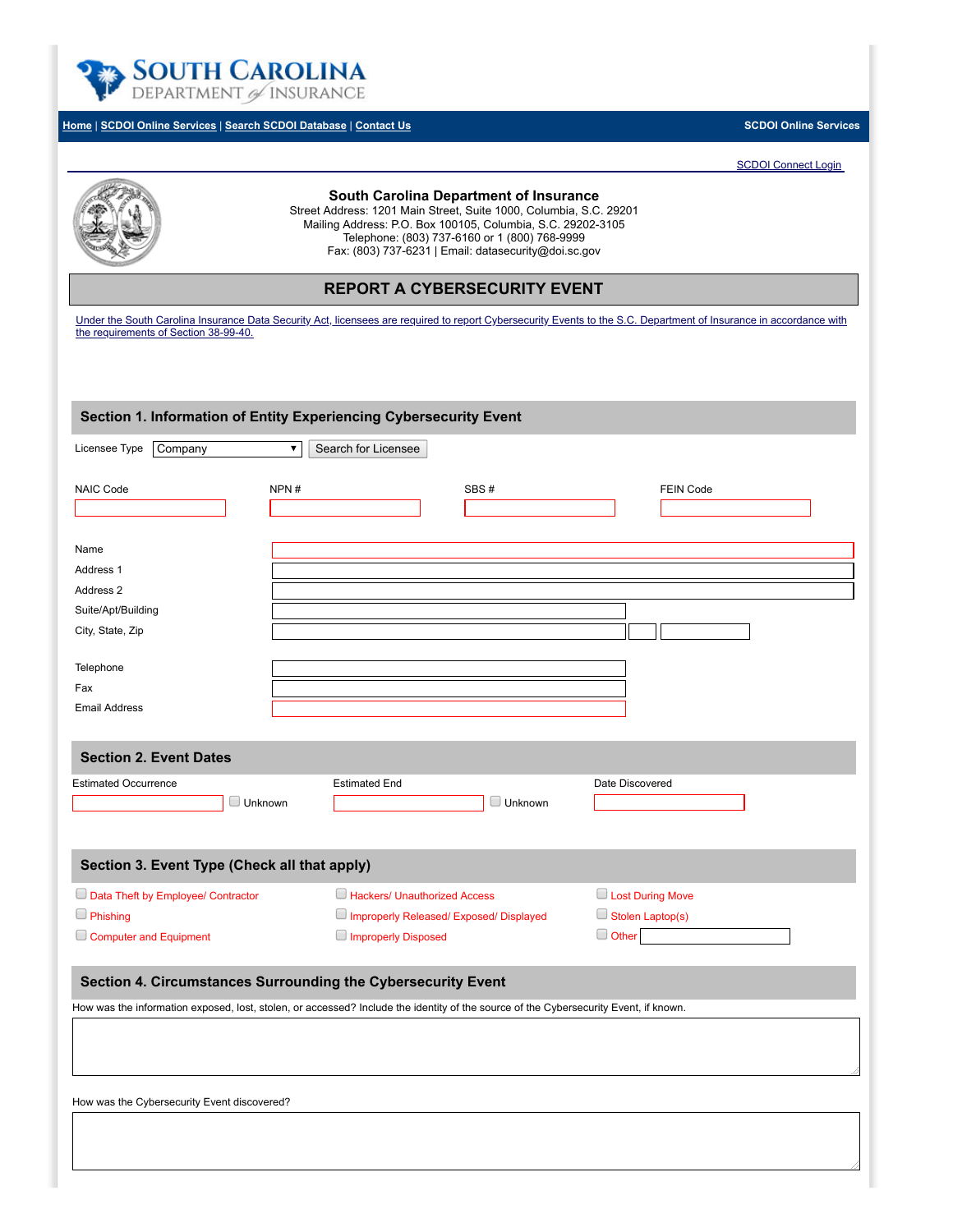### **Section 5. Third-Party Involvement**

Did the Cybersecurity Event occur within the information / systems maintained by the licensed entity or individual reporting the Cybersecurity Event or within the information / systems maintained by a third-party service provider? Our Information / Systems  $\vert$   $\vert$ 

Name of the Third-Party Service Provider

Description of the Third-Party Service Provider

What were the specific roles and responsibilities of the Third-Party Service Provider?

| Section 6. Information Involved (Check all that apply) |                                   |                                      |                |
|--------------------------------------------------------|-----------------------------------|--------------------------------------|----------------|
| Demographic Information                                | $\blacksquare$ Health Information | $\blacksquare$ Financial Information | <b>√</b> Other |
| $\Box$ Name                                            | $\Box$ Medical Records            | Bank Account Information             |                |
| $\Box$ Date of Birth                                   | $\Box$ Lab Results                | Credit Card                          |                |
| $\Box$ Address                                         | Medications                       | Debit Card                           |                |
| $\Box$ Mother's Maiden Name                            | Treatment Information             |                                      |                |
| $\Box$ Driver's License                                | Physician's Notes                 | Other                                |                |
| $\Box$ SSN                                             | L                                 |                                      |                |
| $\Box$ Passport                                        | Other                             |                                      |                |
| Other                                                  |                                   |                                      |                |
|                                                        |                                   |                                      |                |

Was the electronic information involved in the Cybersecurity Event protected in some manner?  $\heartsuit$  Yes  $\heartsuit$  No  $\heartsuit$  N/A It involved paper records only

Describe the efforts being undertaken to remediate the situation which permitted the Cybersecurity Event to occur

### **Section 7. Number of Individuals / Entities Affected**

| Number affected nationally        | Jnknown |
|-----------------------------------|---------|
| Number affected in South Carolina | Jnknown |

### **Section 8. Business-Related Information**

If the licensee's own business data was involved, please provide details about the type(s) of data involved

#### **Section 9. Notification Requirements**

Is a notice to impacted South Carolina residents / entities required under South Carolina or federal law? Ves No Unknown

If yes, provide the date of notification: (Note: You should also upload a copy of the notice if not already provided to the SCDOI.)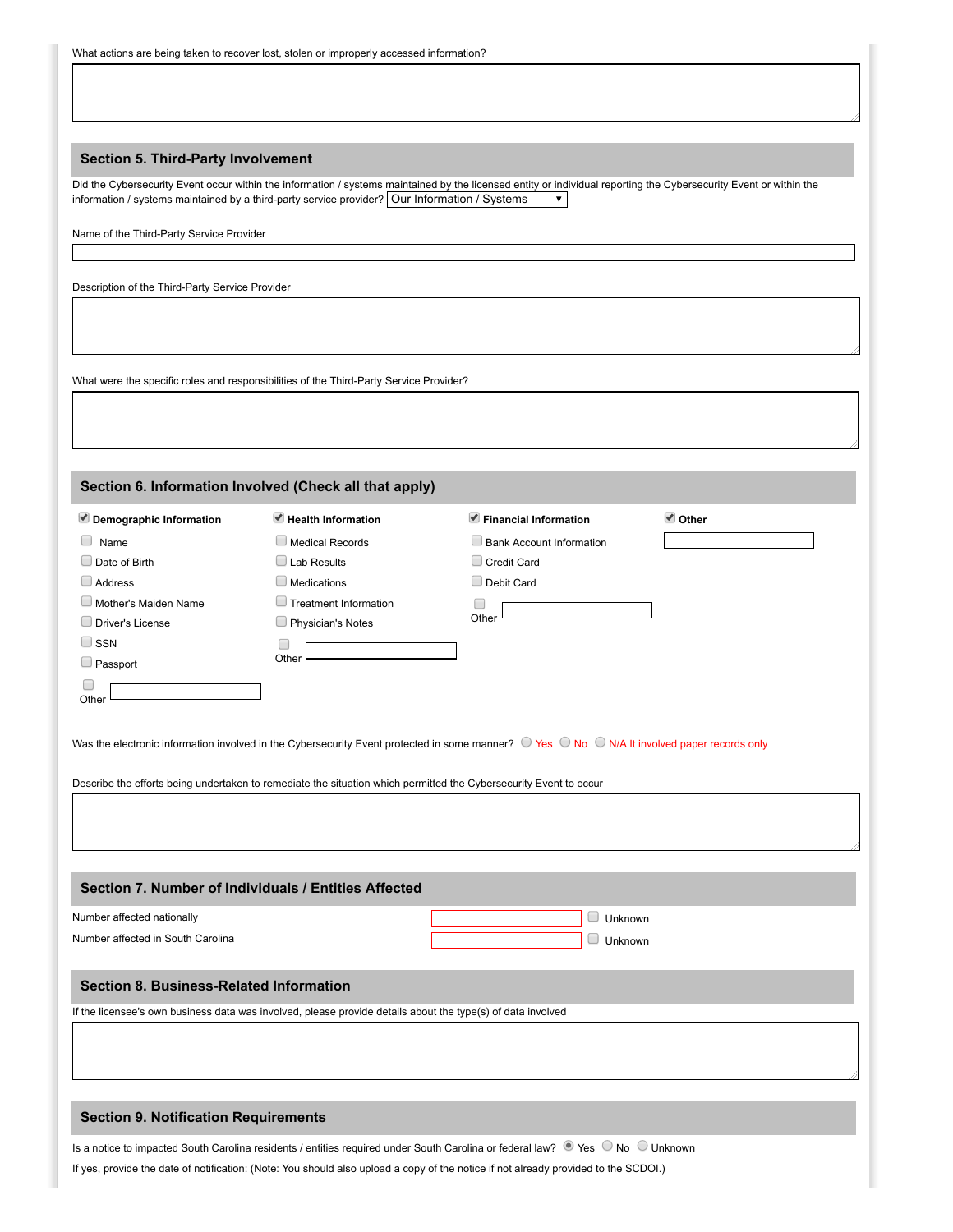|                                                                                                                                                   | Copy of notice will be sent on a subsequent date                                                               |                                                                                                                                                                         |  |
|---------------------------------------------------------------------------------------------------------------------------------------------------|----------------------------------------------------------------------------------------------------------------|-------------------------------------------------------------------------------------------------------------------------------------------------------------------------|--|
| <b>Section 10. Law Enforcement</b>                                                                                                                |                                                                                                                |                                                                                                                                                                         |  |
| notification unless already provided to the SCDOI.)                                                                                               |                                                                                                                | Has a police report been filed? Has any regulatory, governmental, or other law enforcement agency been notified? (If yes, please attach documentation of report /       |  |
| Police Report: $\bullet$ Yes $\circledcirc$ No $\circledcirc$ Will be responding on a subsequent date<br>If yes, provide the date of notification |                                                                                                                |                                                                                                                                                                         |  |
| If yes, provide the date of notification                                                                                                          | Regulatory Agency: $\circledcirc$ Yes $\circledcirc$ No $\circledcirc$ Will be responding on a subsequent date |                                                                                                                                                                         |  |
| the Licensee                                                                                                                                      |                                                                                                                | Section 11. Contact Information of Individual Familiar with Cybersecurity Event and Authorized to Act on Behalf of                                                      |  |
| First                                                                                                                                             | Middle                                                                                                         | Last                                                                                                                                                                    |  |
|                                                                                                                                                   |                                                                                                                |                                                                                                                                                                         |  |
|                                                                                                                                                   |                                                                                                                |                                                                                                                                                                         |  |
| Title                                                                                                                                             |                                                                                                                |                                                                                                                                                                         |  |
| Address 1                                                                                                                                         |                                                                                                                |                                                                                                                                                                         |  |
| Address 2                                                                                                                                         |                                                                                                                |                                                                                                                                                                         |  |
| Suite/Apt/Building                                                                                                                                |                                                                                                                |                                                                                                                                                                         |  |
| City, State, Zip                                                                                                                                  |                                                                                                                |                                                                                                                                                                         |  |
|                                                                                                                                                   |                                                                                                                |                                                                                                                                                                         |  |
| Telephone                                                                                                                                         |                                                                                                                |                                                                                                                                                                         |  |
| Fax                                                                                                                                               |                                                                                                                |                                                                                                                                                                         |  |
| <b>Email Address</b>                                                                                                                              |                                                                                                                |                                                                                                                                                                         |  |
| <b>Section 12. Attachments</b>                                                                                                                    |                                                                                                                |                                                                                                                                                                         |  |
| Items to Attach:                                                                                                                                  |                                                                                                                |                                                                                                                                                                         |  |
| internal procedures were followed.                                                                                                                |                                                                                                                | 1. A report of the results of any internal review identifying a lapse in either automated controls or internal procedures, or confirming that all automated controls or |  |
| 0. A second of the Research and recovered two                                                                                                     |                                                                                                                |                                                                                                                                                                         |  |

2. A copy of the licensee's privacy policy.

3. A statement outlining the steps the licensee will take to investigate and notify consumers affected by the Cybersecurity Event.

| File                 | <b>Document Type</b>         | <b>Action</b> |
|----------------------|------------------------------|---------------|
| Click to select file | <b>Internal Review</b>       |               |
| Click to select file | <b>Privacy Policy</b>        |               |
| Click to select file | <b>Investigation Outline</b> |               |
|                      |                              |               |

Click to Add File(s)

# **Section 13. Attestation**

**I attest, to the best of my knowledge, that the information submitted on this form is true and correct to the best of my information and belief. By submitting this form, I am acknowledging that I am authorized to submit this form on behalf of the licensee or company. I further understand and agree that Section 38-99-60 of the South Carolina Code of Laws affords confidential treatment to certain information submitted to the SCDOI in accordance with Chapter 99. However, I understand that under state or federal law, the South Carolina Department of Insurance may be required to release statistical or aggregate information provided in this cybersecurity event notification. I acknowledge that copies of consumer notices may also be made available via the Department's website and the Department may also make available summary information related to cybersecurity events requiring public notification such as the identity of the licensee or third-party service provider, the number of individuals affected, the actions taken by the licensee to remedy the cybersecurity event and services available to consumers. I understand that Section 38-99-60 also gives the Director the authority to use the documents, materials or other information furnished by a licensee or someone acting on the licensee's behalf in furtherance of regulatory or legal actions brought as a part of the director's duties.**



Submit Report